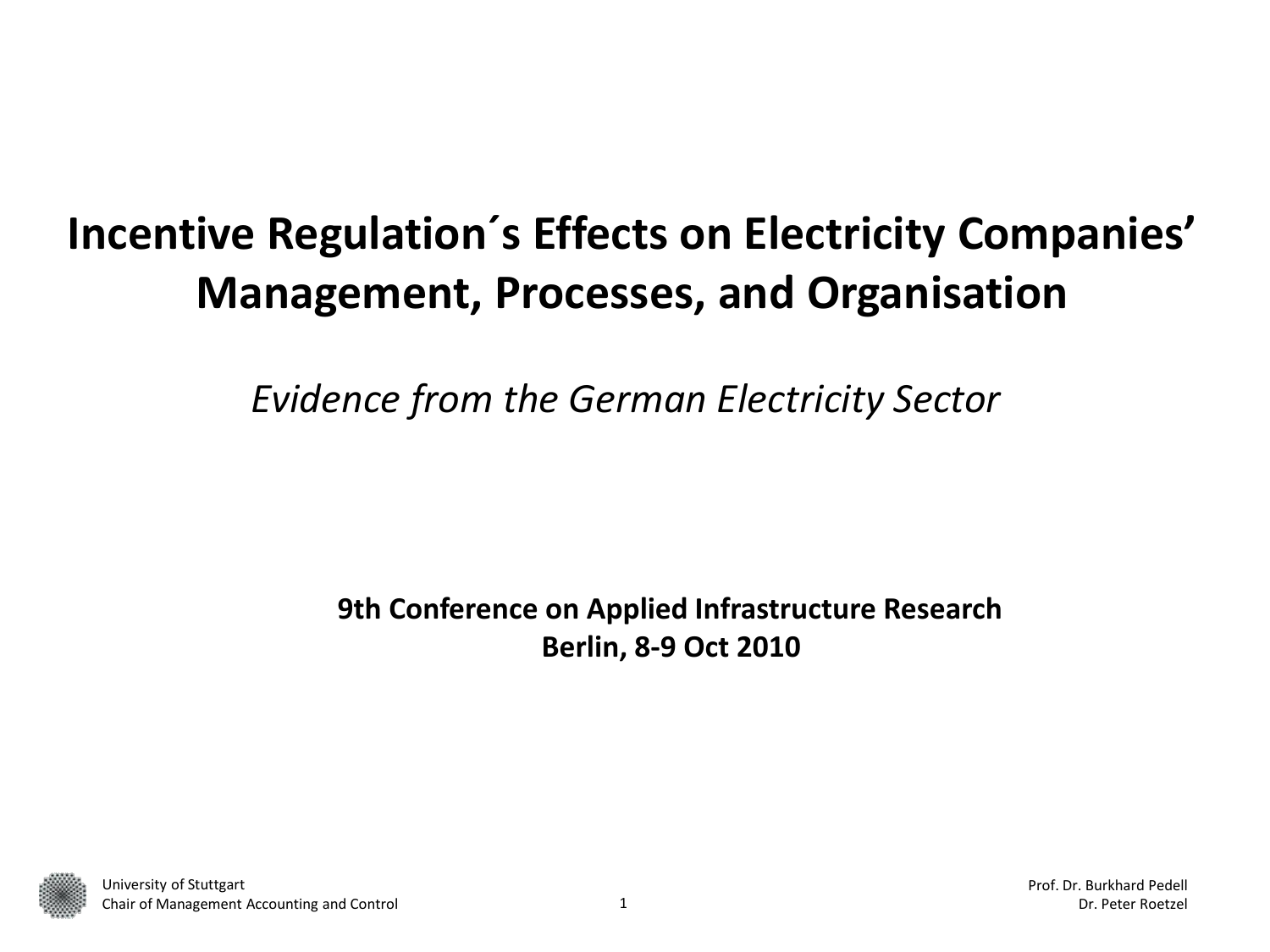### **Introduction**

- $\triangleright$  The German Electricity Market experienced the implementation of a revenue cap regulation in 2009
- $\triangleright$  Change in regulation leads to changes in the regulated companies
- $\triangleright$  Electricity companies have been in a process of adaption
- $\triangleright$  Management systems, processes and organisational structures have been restructured
- $\triangleright$  Uncertainty among electricity companies might play a decisive role

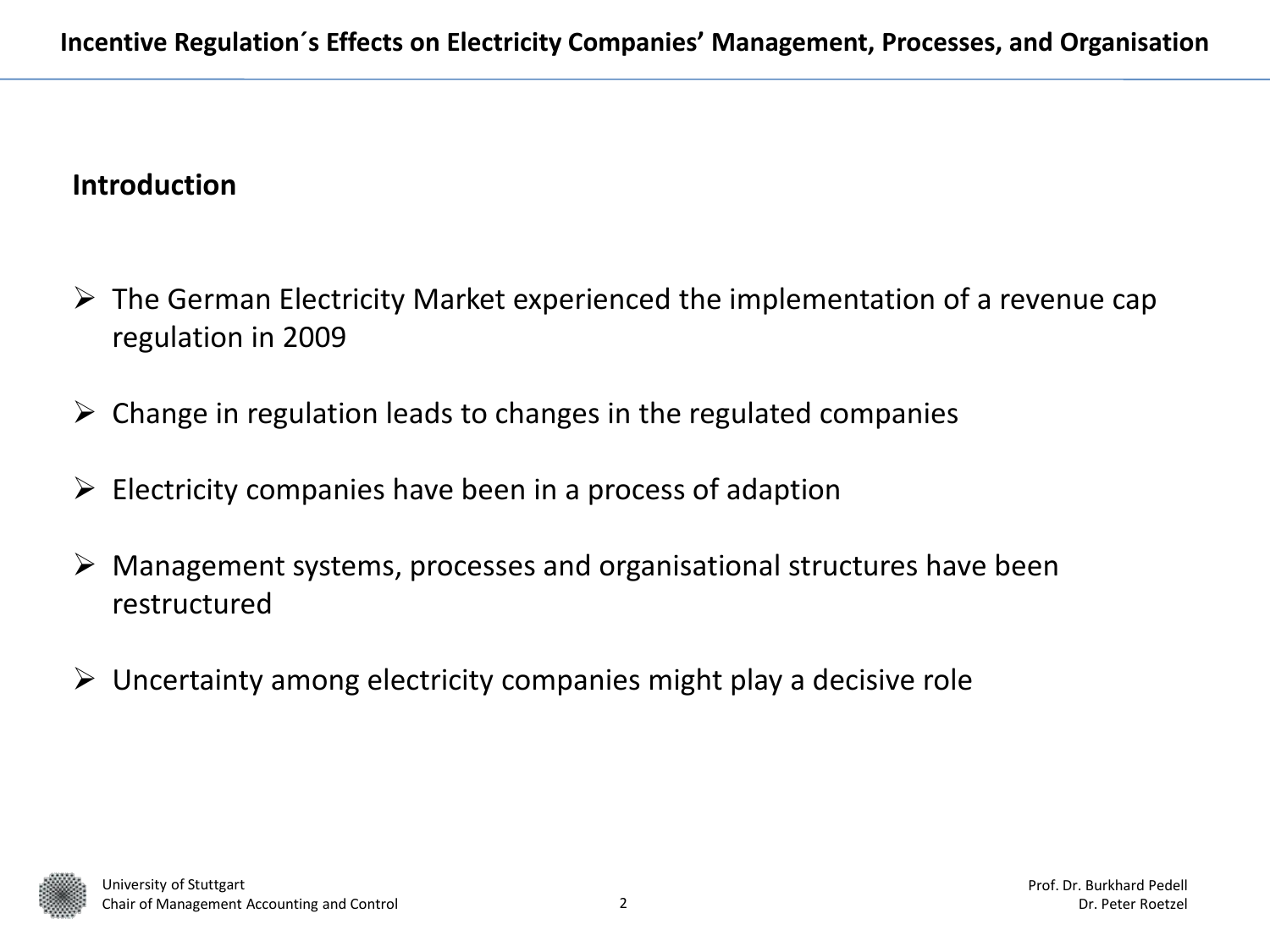#### **Some other studies**

- $\triangleright$  Gottschalk et al. (2007) predicted an increasing importance of regulation management and regulatory management accounting in the ESCs as well as a reorientation of investment behaviour and corporate strategy
- $\triangleright$  Ballwieser (2008) criticised the absence of investment incentives because of asymmetrical risks (for foundation see Pedell (2006))
- $\triangleright$  Picot (2009) argued that regulated companies tend to optimize their management processes and organizational structure within the bounds of regulation very fast
- $\triangleright$  A study by WIK (2010) showed, that ARegV ensures the economic maintenance of network operation and provides opportunities of replacement investments

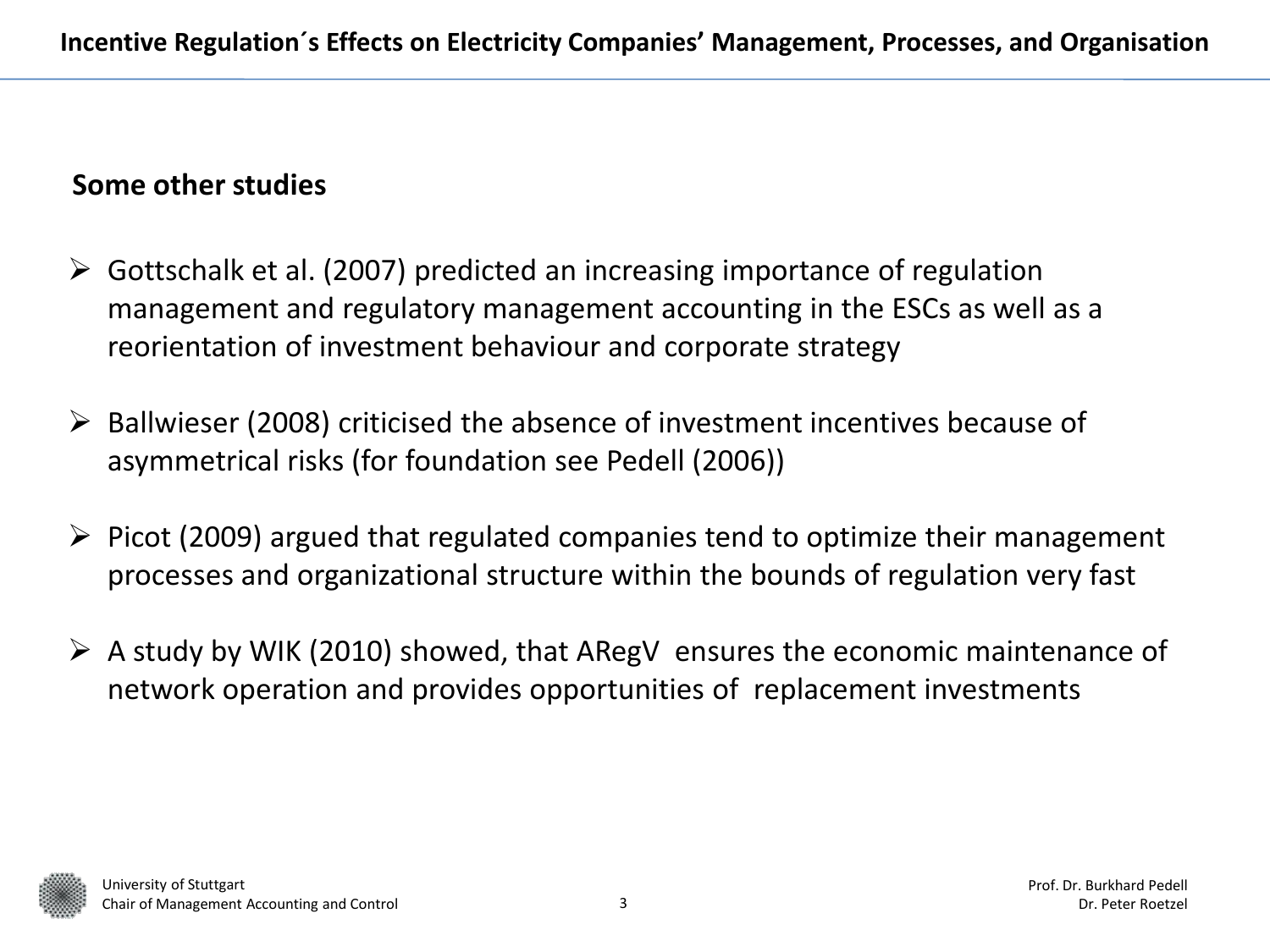#### **Focused elements**

We have concentrated our research on the following elements:

- Uncertainty, investment behaviour, and corporate strategy
- Changes in corporate processes and functions within the organisation
- Changes in reporting
- Effects on management objectives and internal incentives

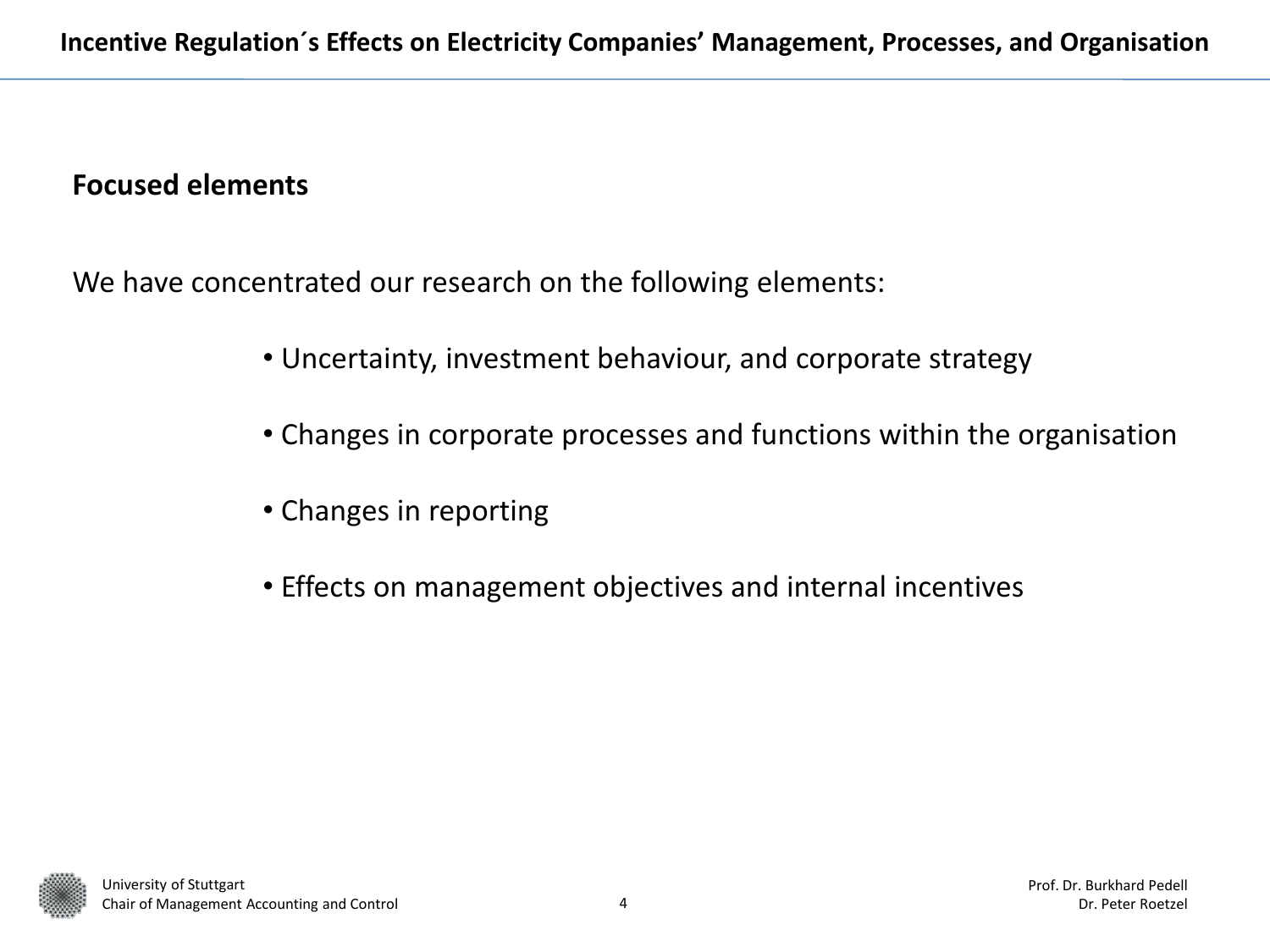#### **Data and Method**

 $\triangleright$  The survey, in the form of a questionnaire, was conducted as a field inquiry and sent by mail to the electricity companies, especially to the CEOs

- $\triangleright$  We received 189 responses (response rate of 17.9 percent)
- $\triangleright$  Our sample covers a wide range of electricity companies

 $\triangleright$  Most of the respondents were allocated in two or more of the subsegments

We used a Chi-Square-Test to ensure representativeness

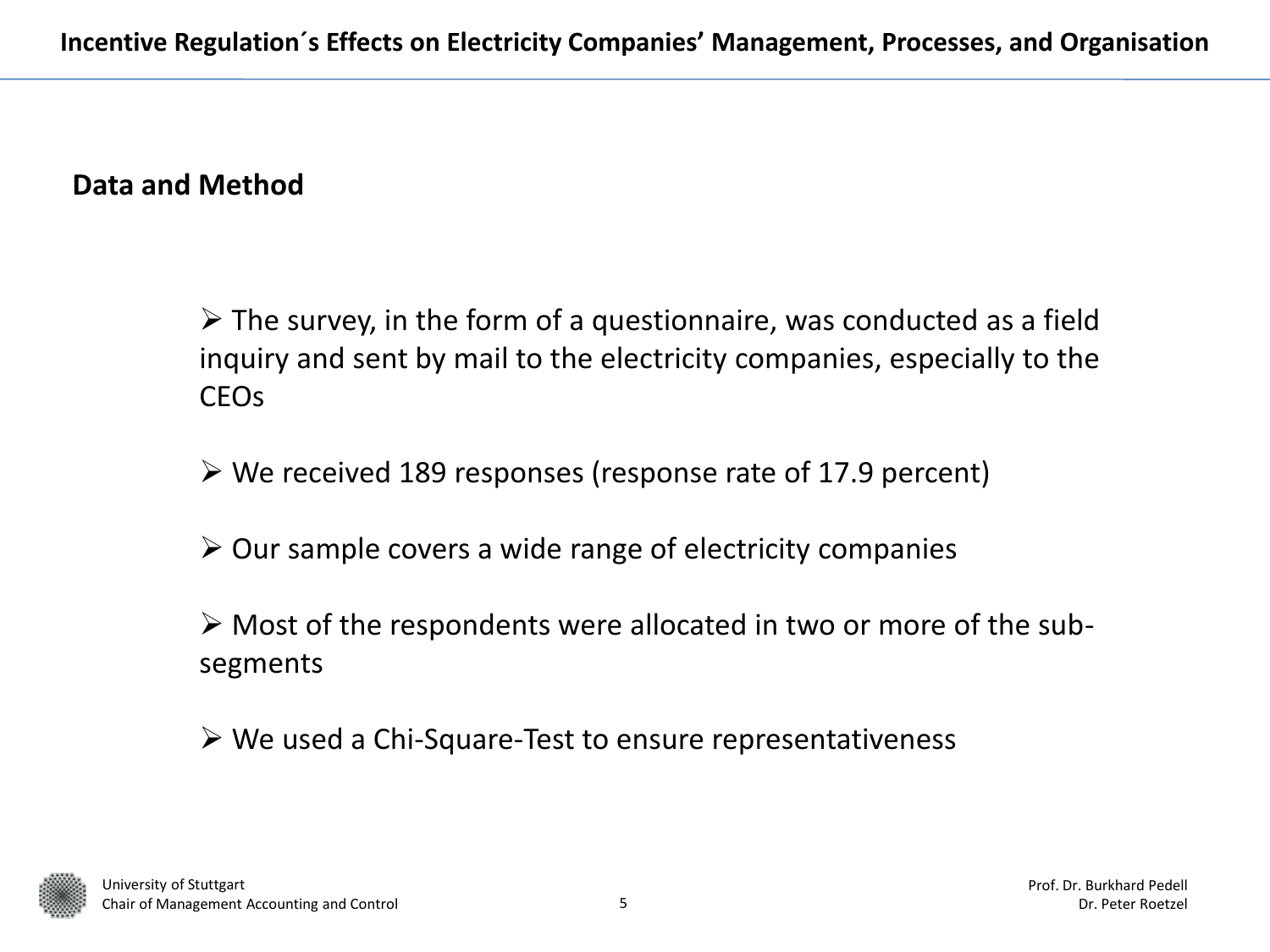#### **Incentive Regulation´s Effects on Electricity Companies' Management, Processes, and Organisation**

#### **Basic data of respondents** 88 164 133 0 50 100 150 200 Generation Distribution Sales & Trade **Submarket** 25.9% and Holding Regional Supplier Local Supplier 75.9% **Company Type** BNetzA LRB 40.9% 59.1% **Responsible regulatory authority**



5.1%

19.0%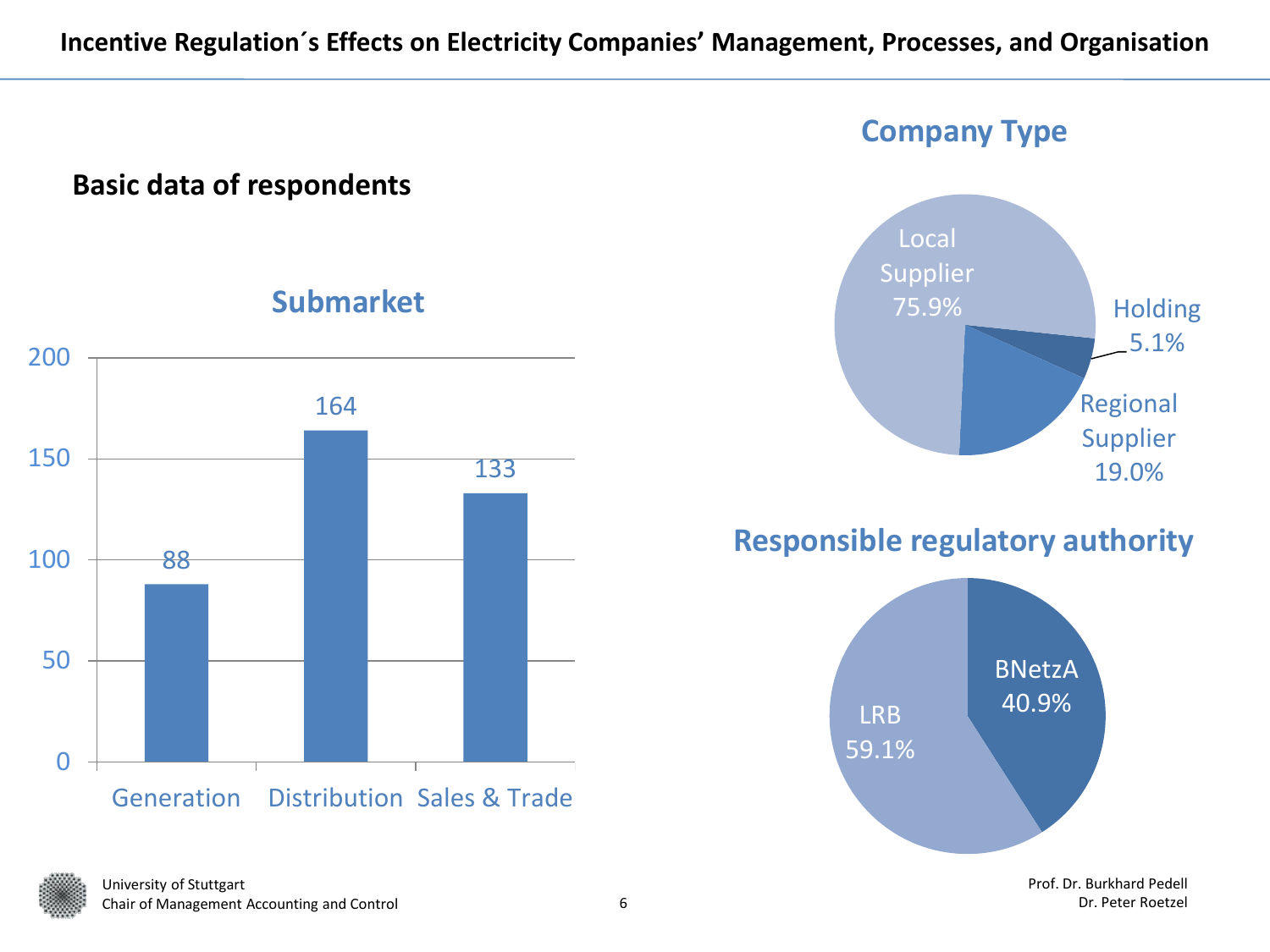## **Uncertainty, investment behaviour, and corporate strategy**

essential for the corporates´ investment behaviour

 $\triangleright$  We observed a strong trend towards lower investments in the German electricity distribution subsegment

 $\geq$  Only 1% of the respondents tend to increase their investments



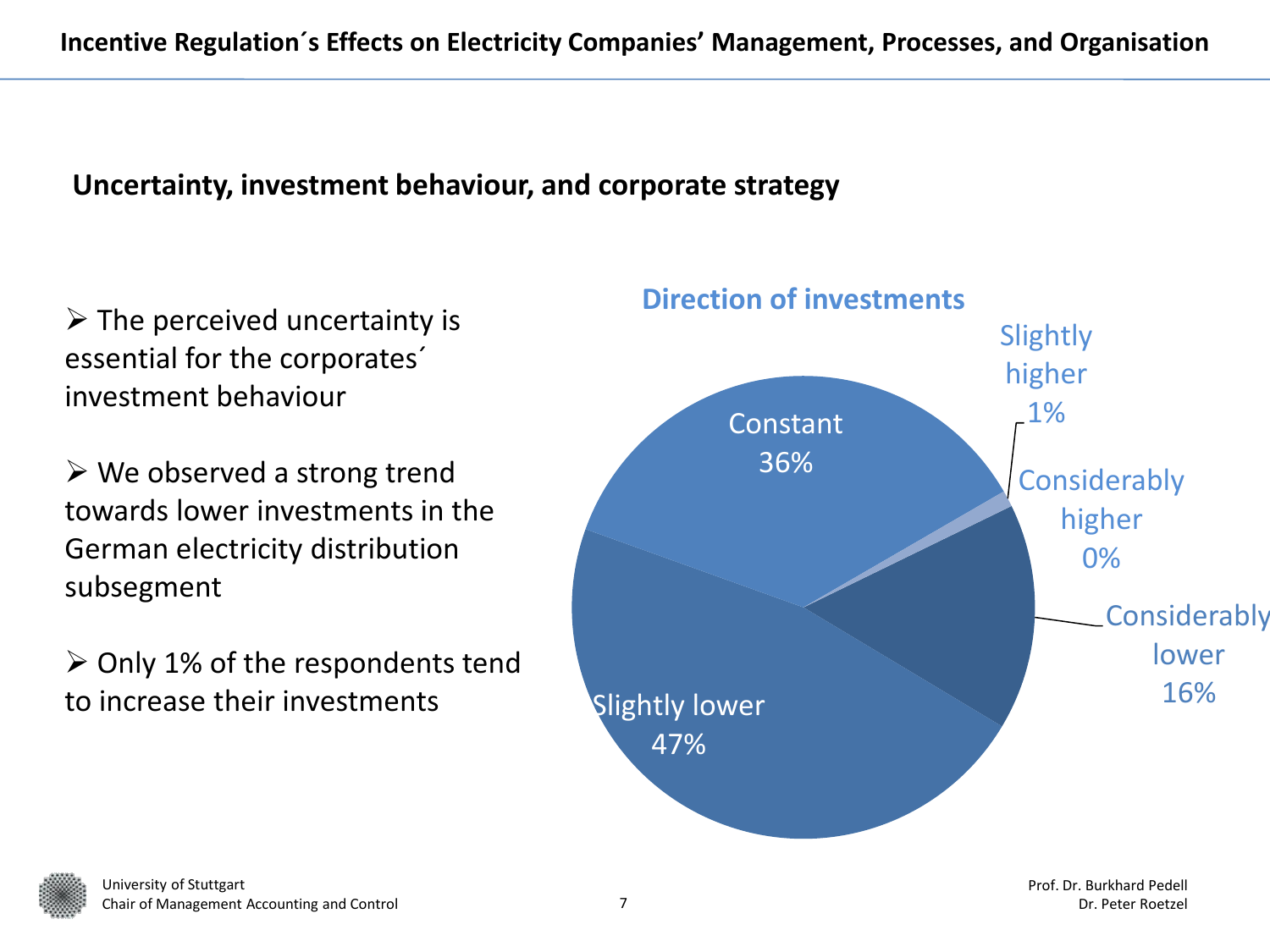### **Uncertainty, investment behaviour, and corporate strategy**

 $\triangleright$  The new regulation influenced corporate strategy significantly

 $\triangleright$  We observed, that more than 54% of the electricity companies had adapted strategy because of the new regulatory system



#### **Regulation´s influence on strategy**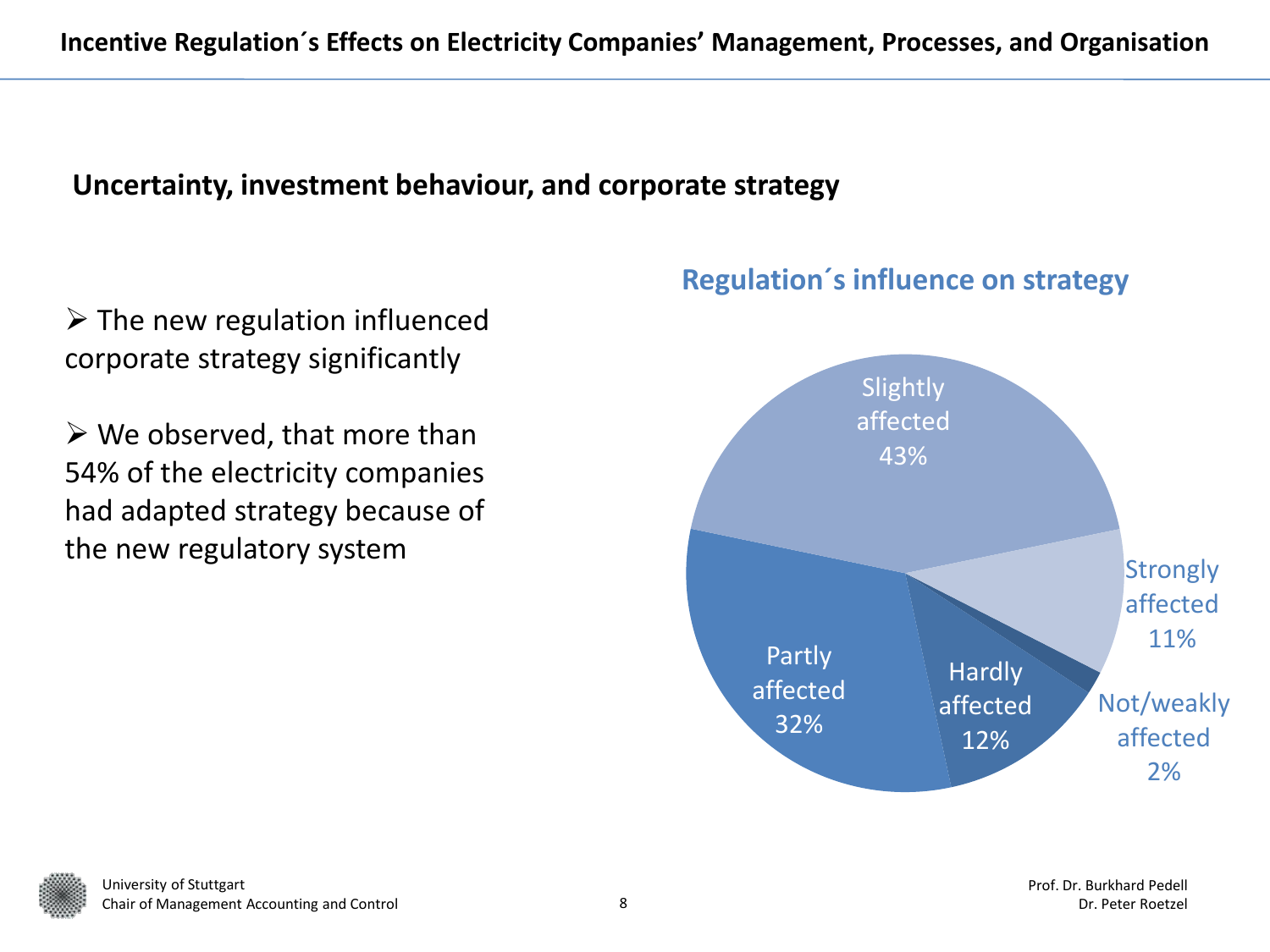## **Uncertainty, investment behaviour, and corporate strategy**



## $\triangleright$  Aspects of uncertainty and risks are weighted differently

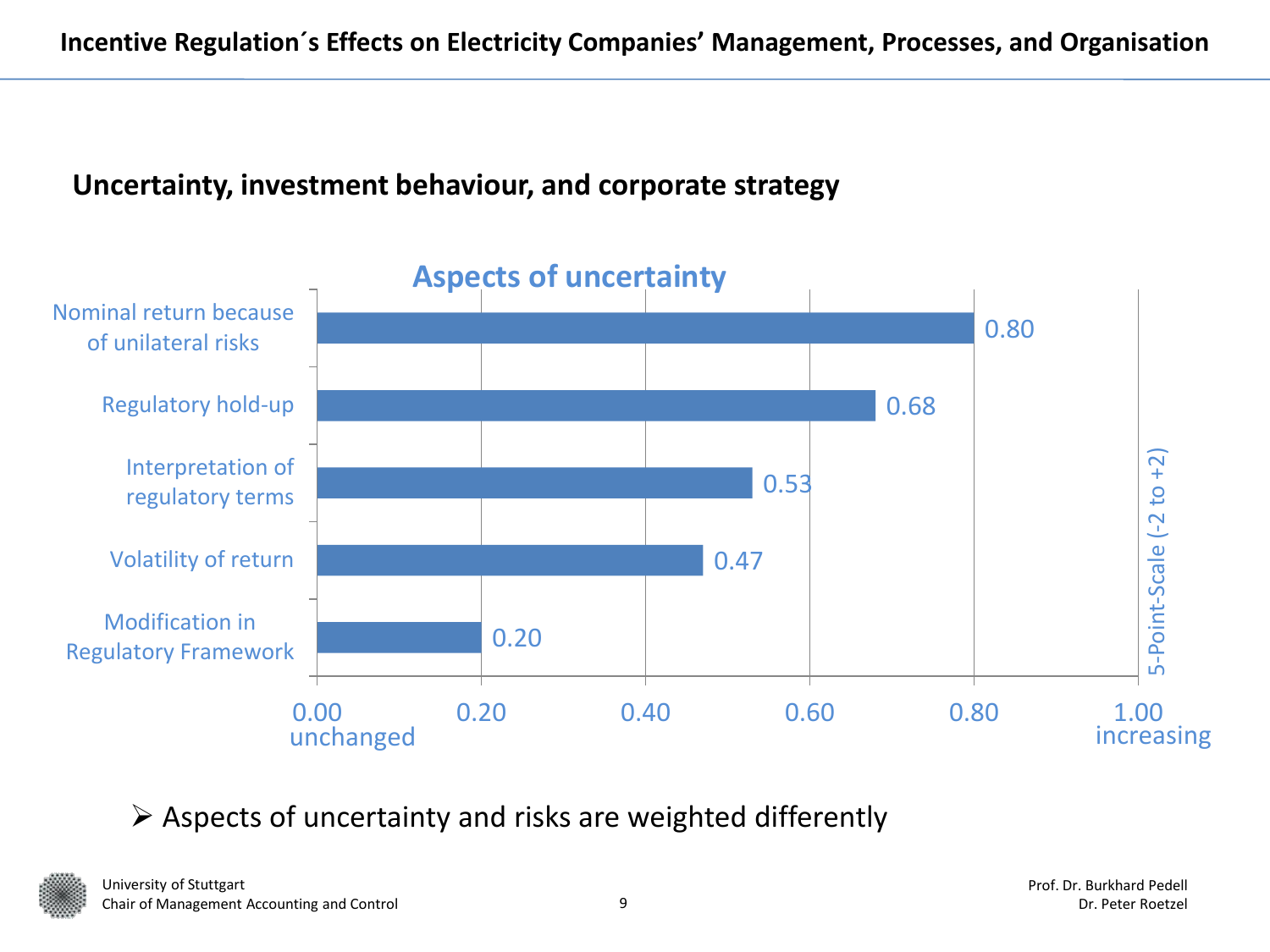for intra-corporate change

 $\triangleright$  We analyzed that change by focusing processes and functions

 $\triangleright$  In Comparison with core and support processes, management is hardly concerned, particularly with regard to holding companies

 $\triangleright$  Business areas such as management accounting, budgeting, operations, IT, and risk management are distinctly affected

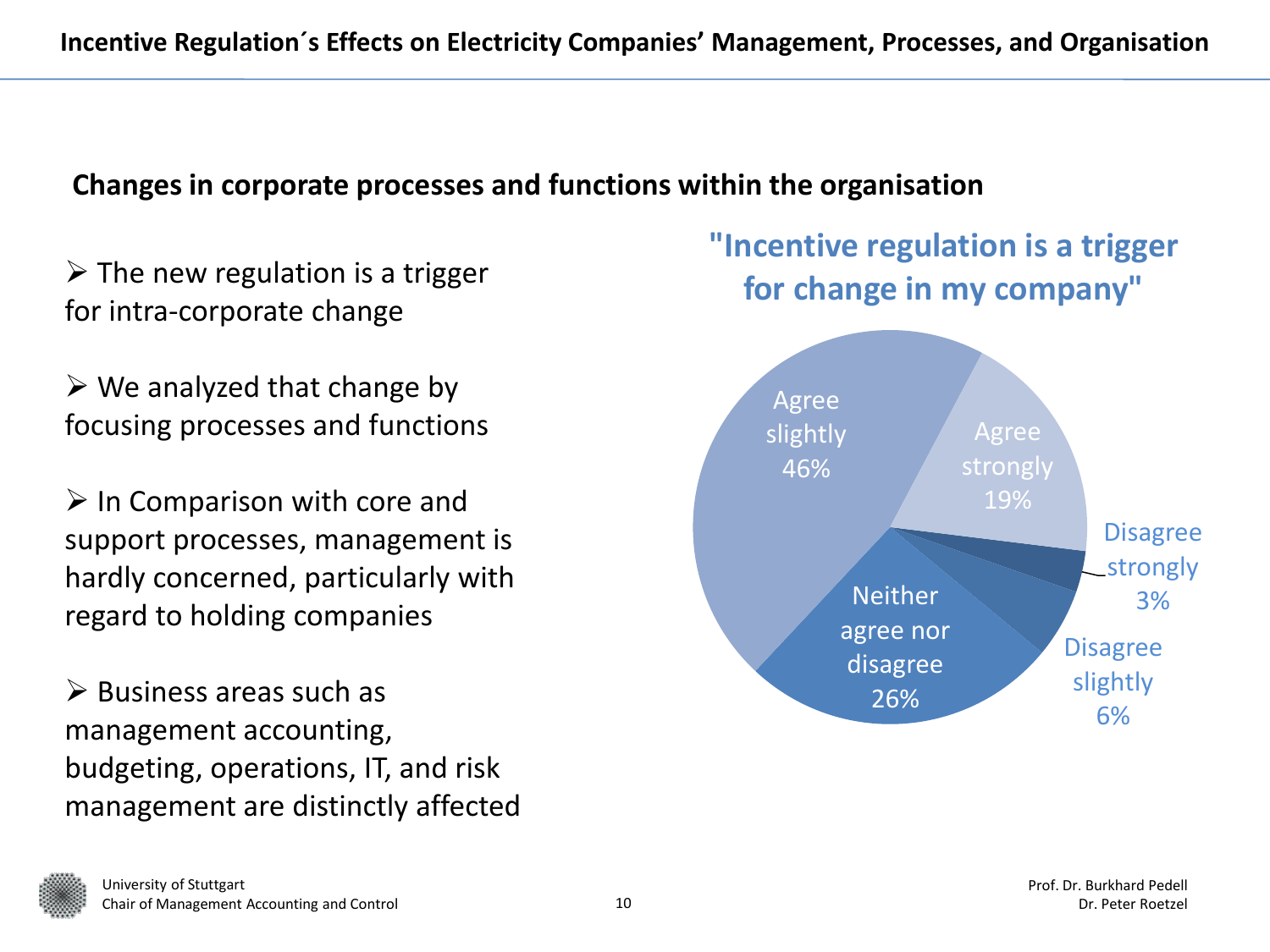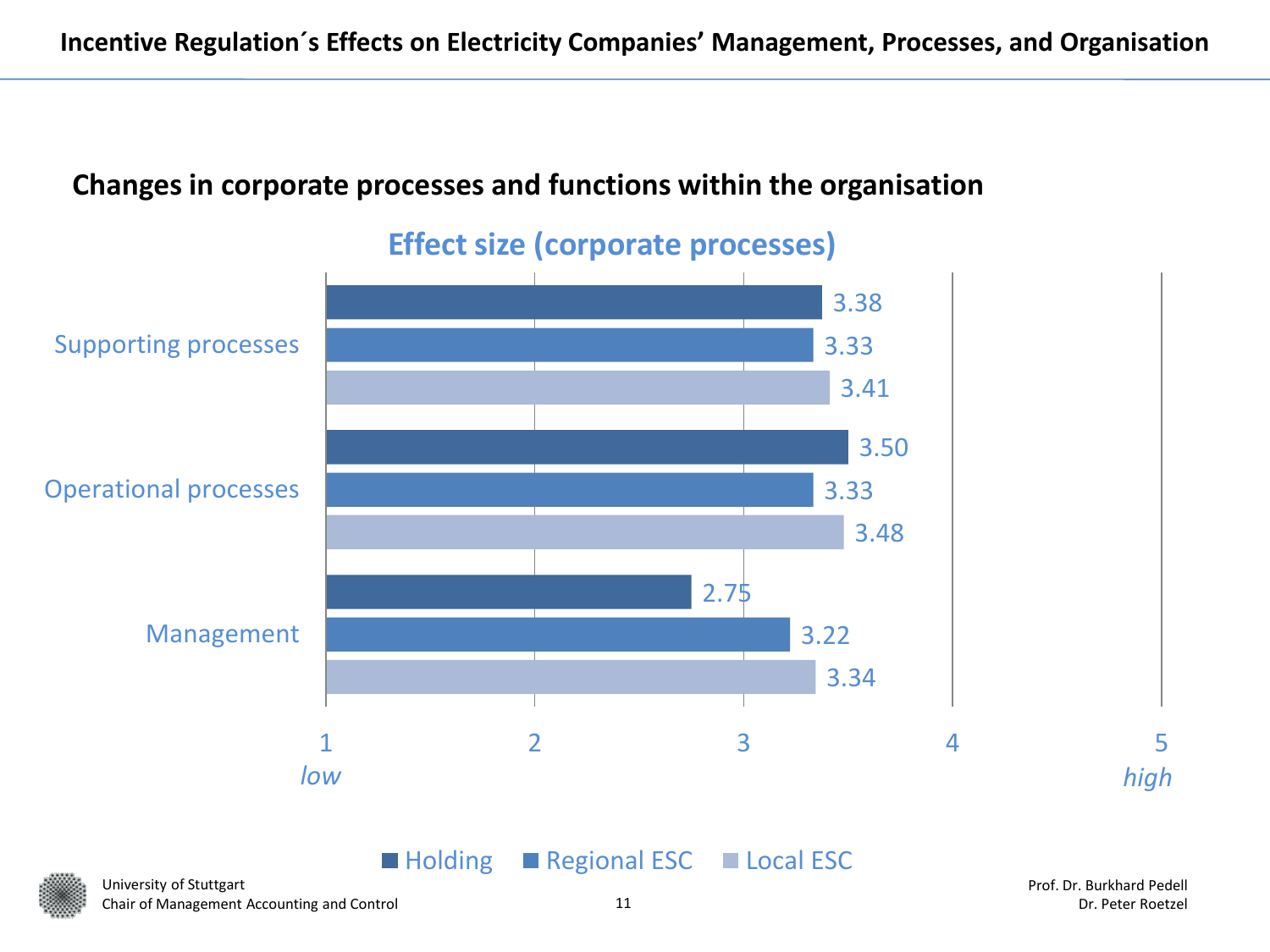

### **Change in functions**

 $\triangleright$  We observed an increasing importance of regulation management, management accounting and IT

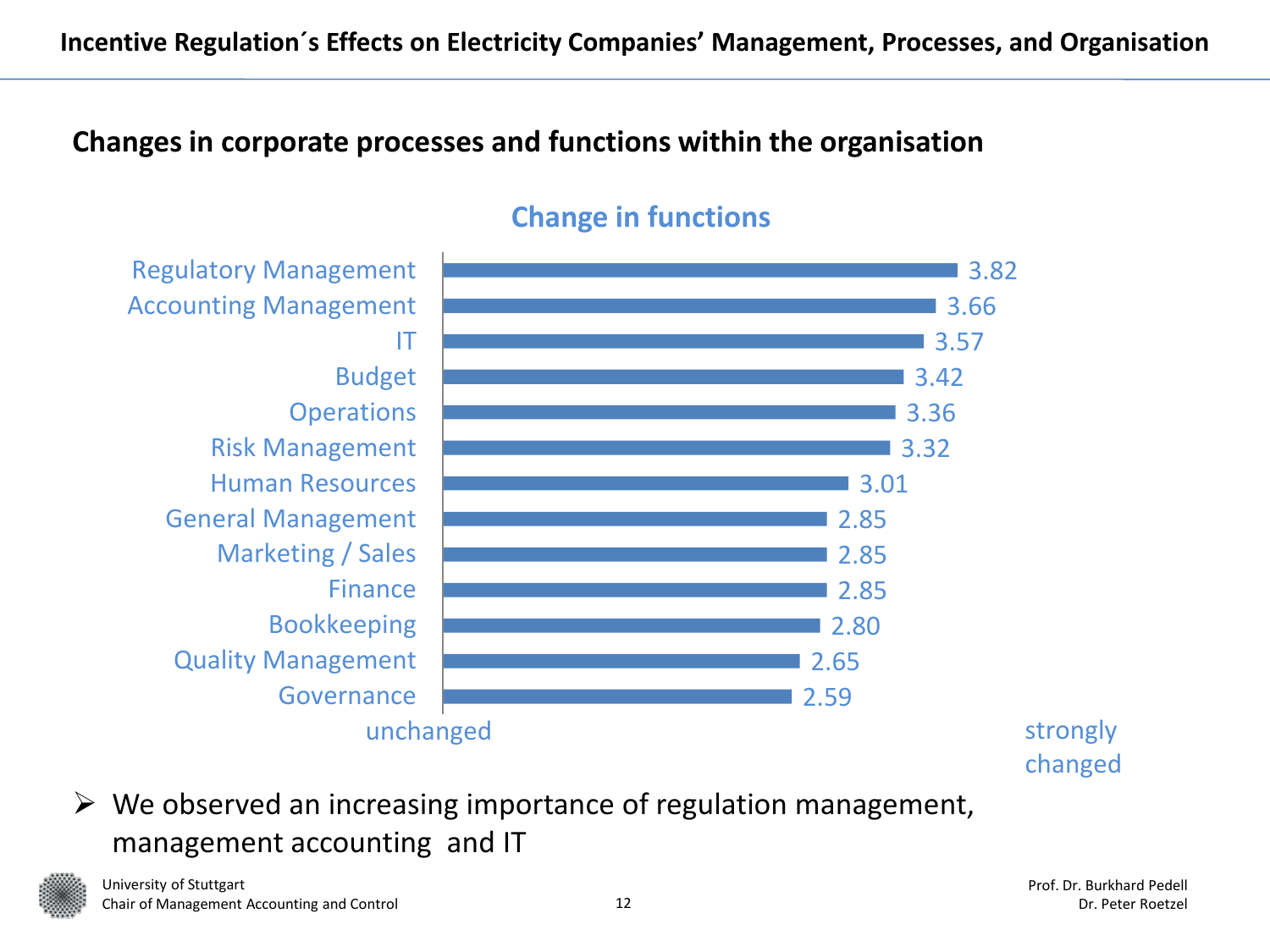$\triangleright$  According to the size of the electricity companies, the impact of incentive regulation increases depending on the enterprise size

 $\triangleright$  That applies to the areas of management accounting, human resource management and IT

 $\triangleright$  That effect could be explained by the better planning of the mid-caps and largecaps, which could have made any necessary adjustments earlier.

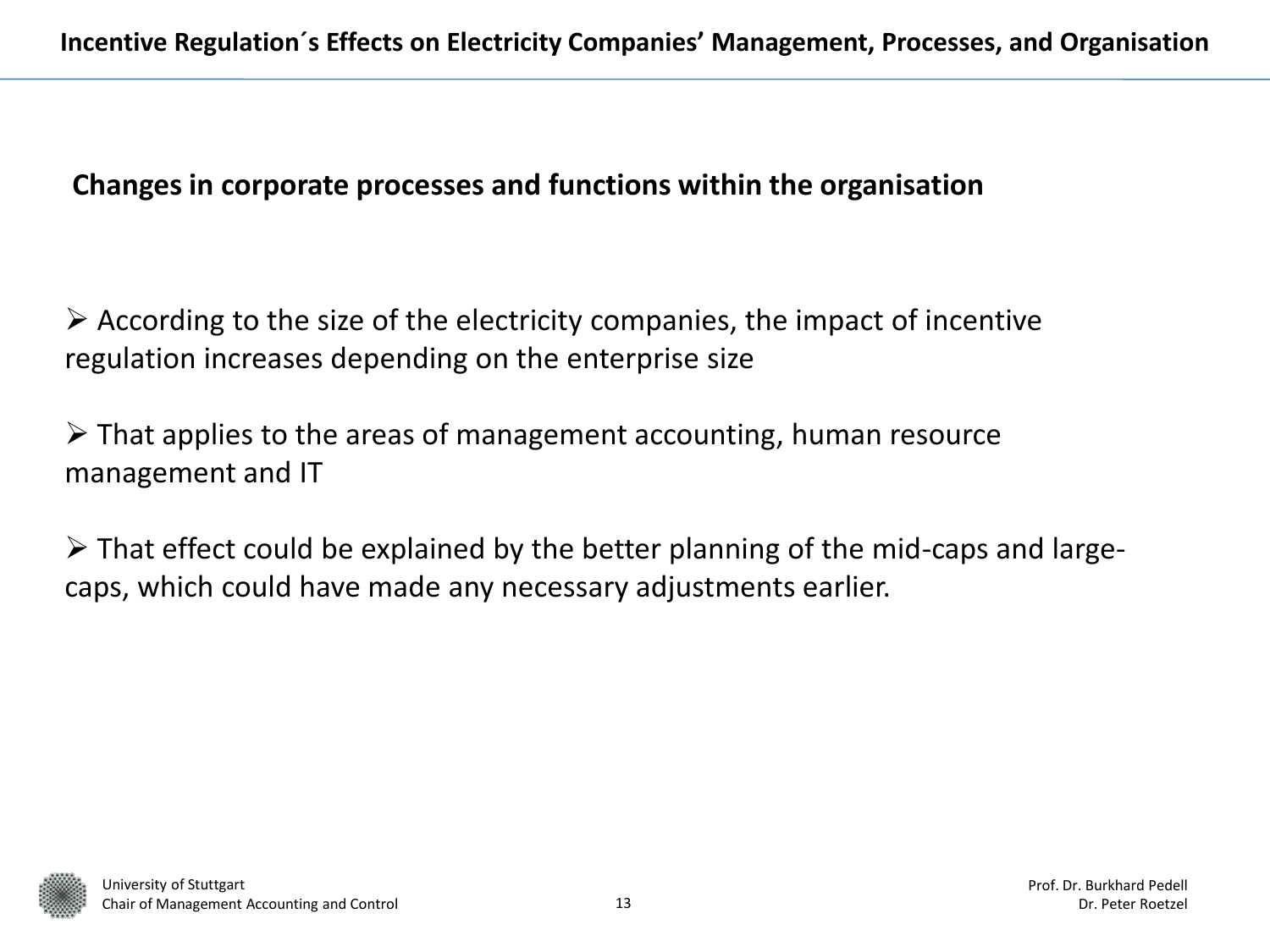

## **Change in functions (ESC type)**

 $\triangleright$  Local and regional ESC are affected stronger than holding companies

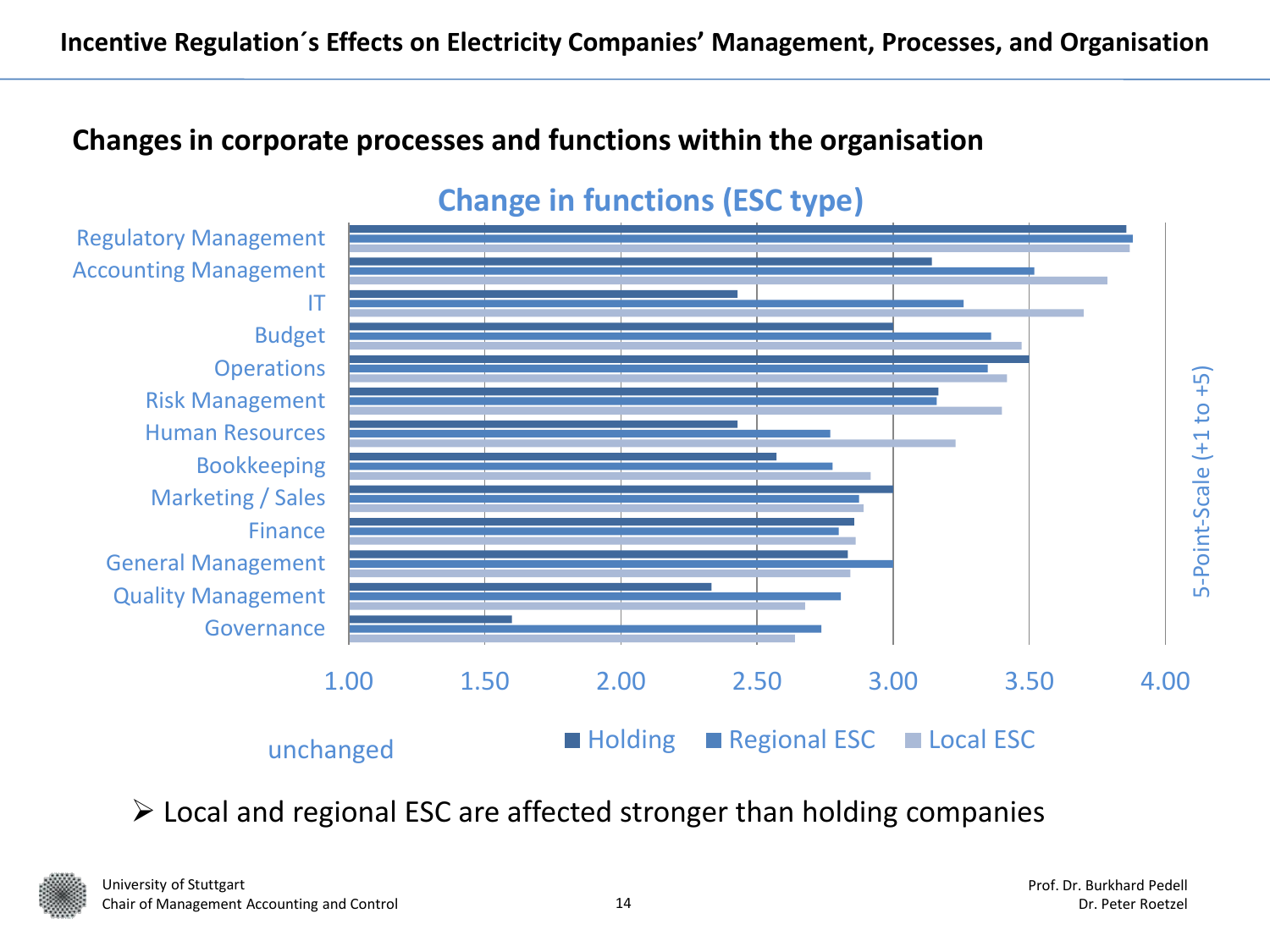## **Changes in reporting**

 $\triangleright$  The scale of reports increased because of the regulatory change in more than 73% of the ESCs

 $\triangleright$  Regional and local ESCs are affected stronger than the Holding ESCs.



#### **Change in reporting caused by regulation**

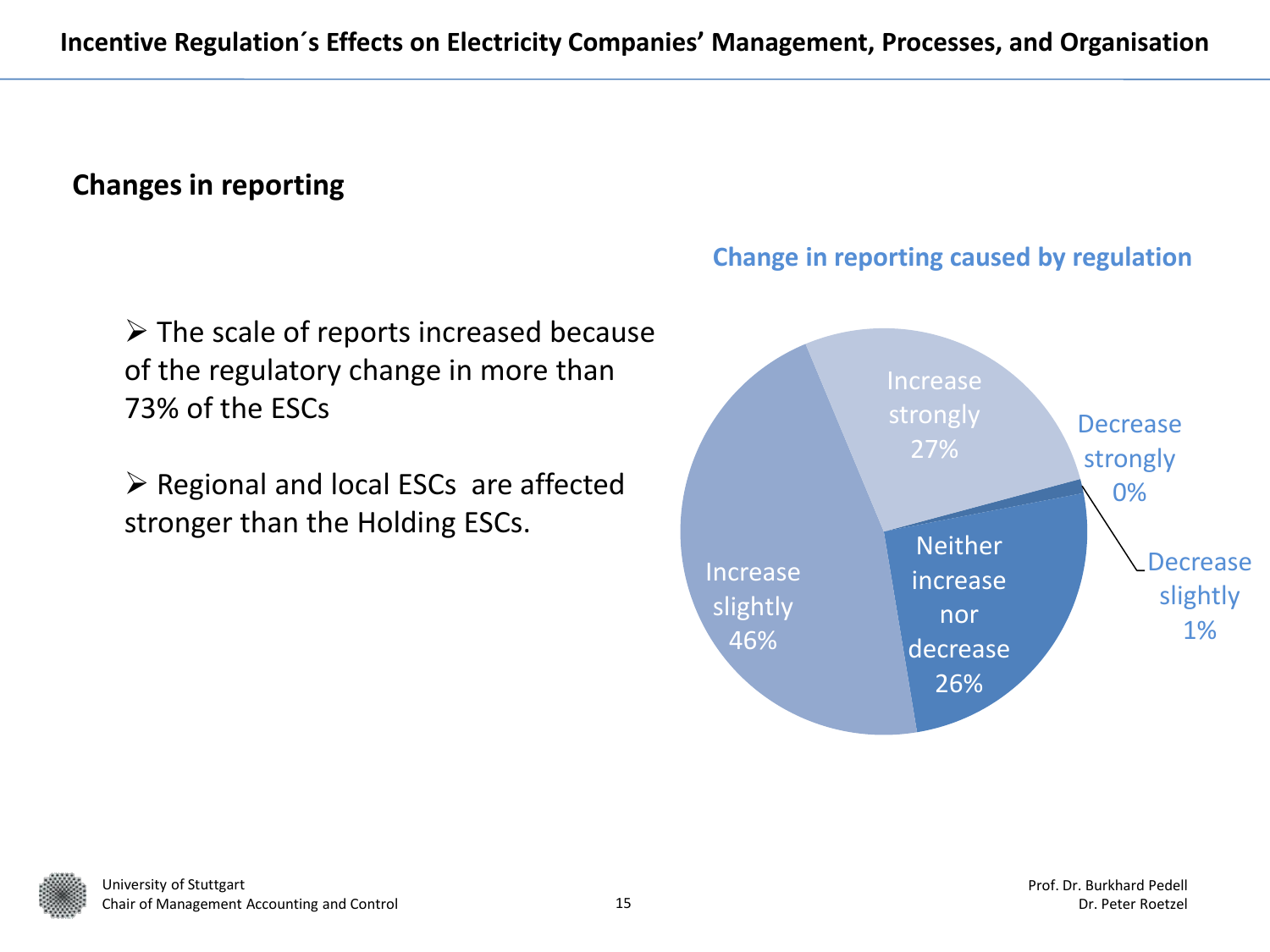

- $\triangleright$  Reporting increased particularly in financial ratios
- $\triangleright$  Non-financial ratios could be neglected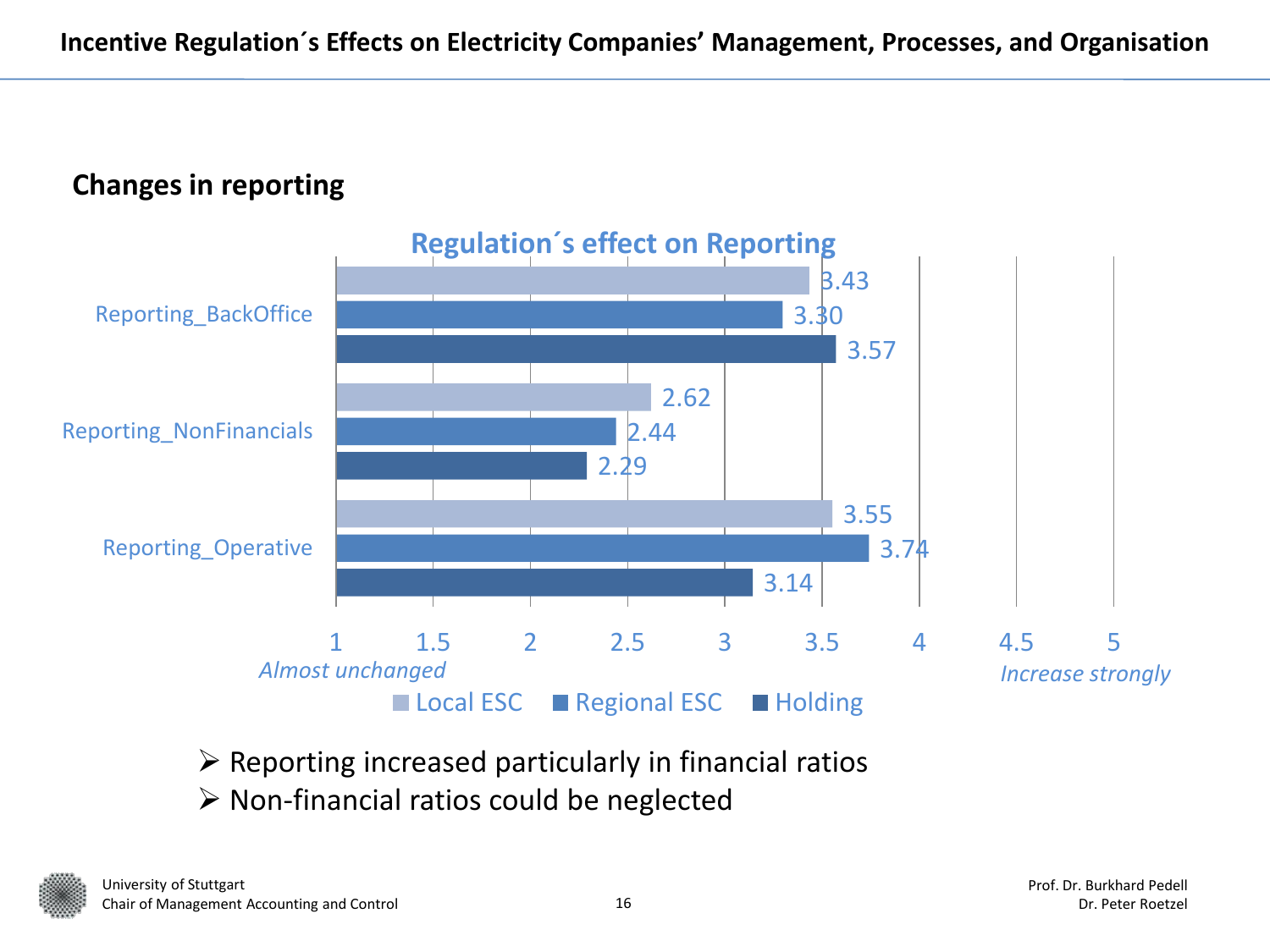### **Effects on management objectives and internal incentives**

 $\triangleright$  Incentive regulation's effect on the internal incentive is apparently low

 $\triangleright$  Cost reduction objectives gain in importance

 $\triangleright$  According to company size, holding ESC attach importance to quality objectives

 $\triangleright$  Local ESCs focus on regulation dependent objectives



#### **Change in reporting caused by regulation**

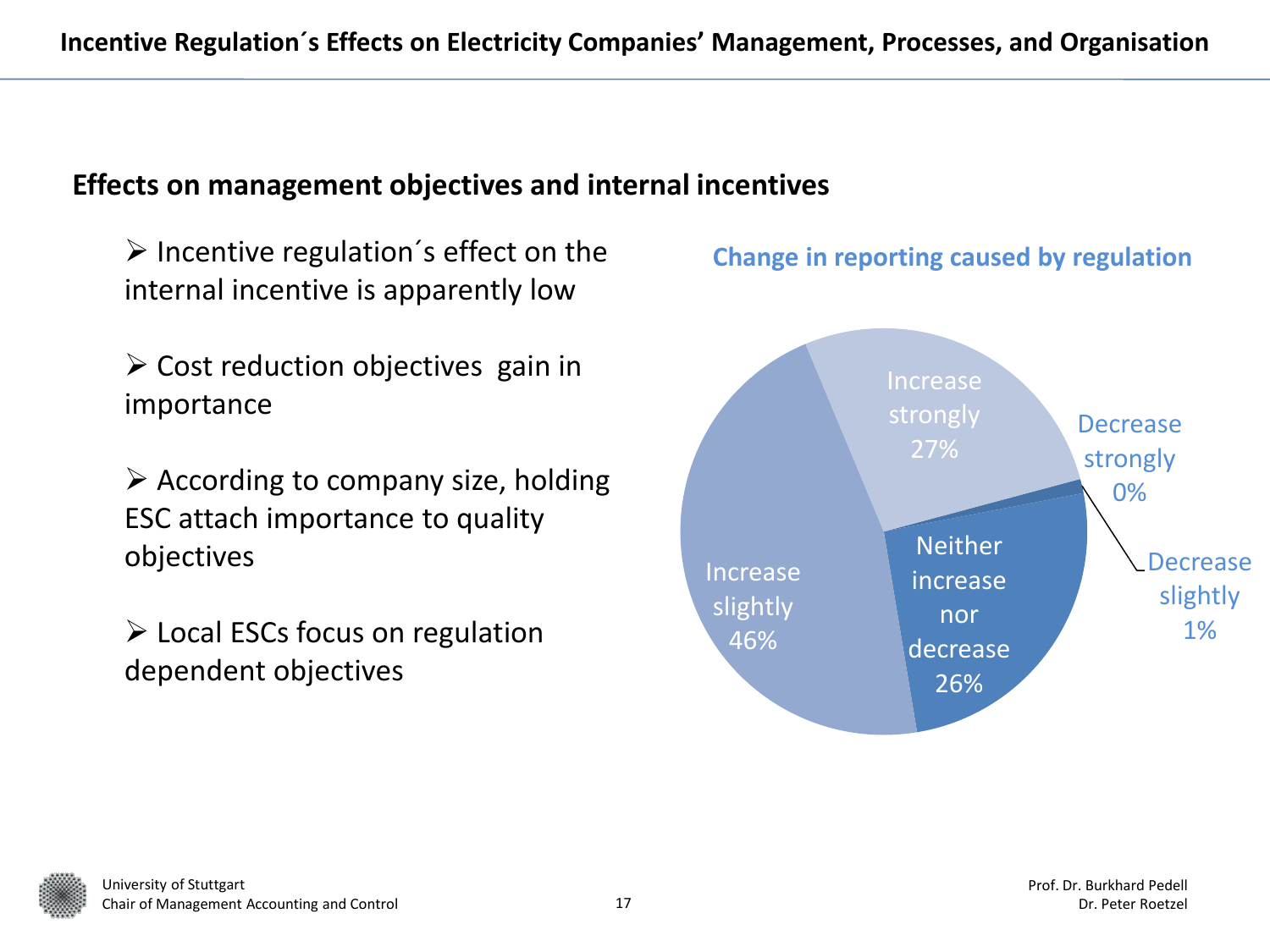## **Effects on management objectives and internal incentives**



Regulation´s effect on internal incentive systems and objectives

 $\triangleright$  Cost reduction and regulation-based objectives gain in importance

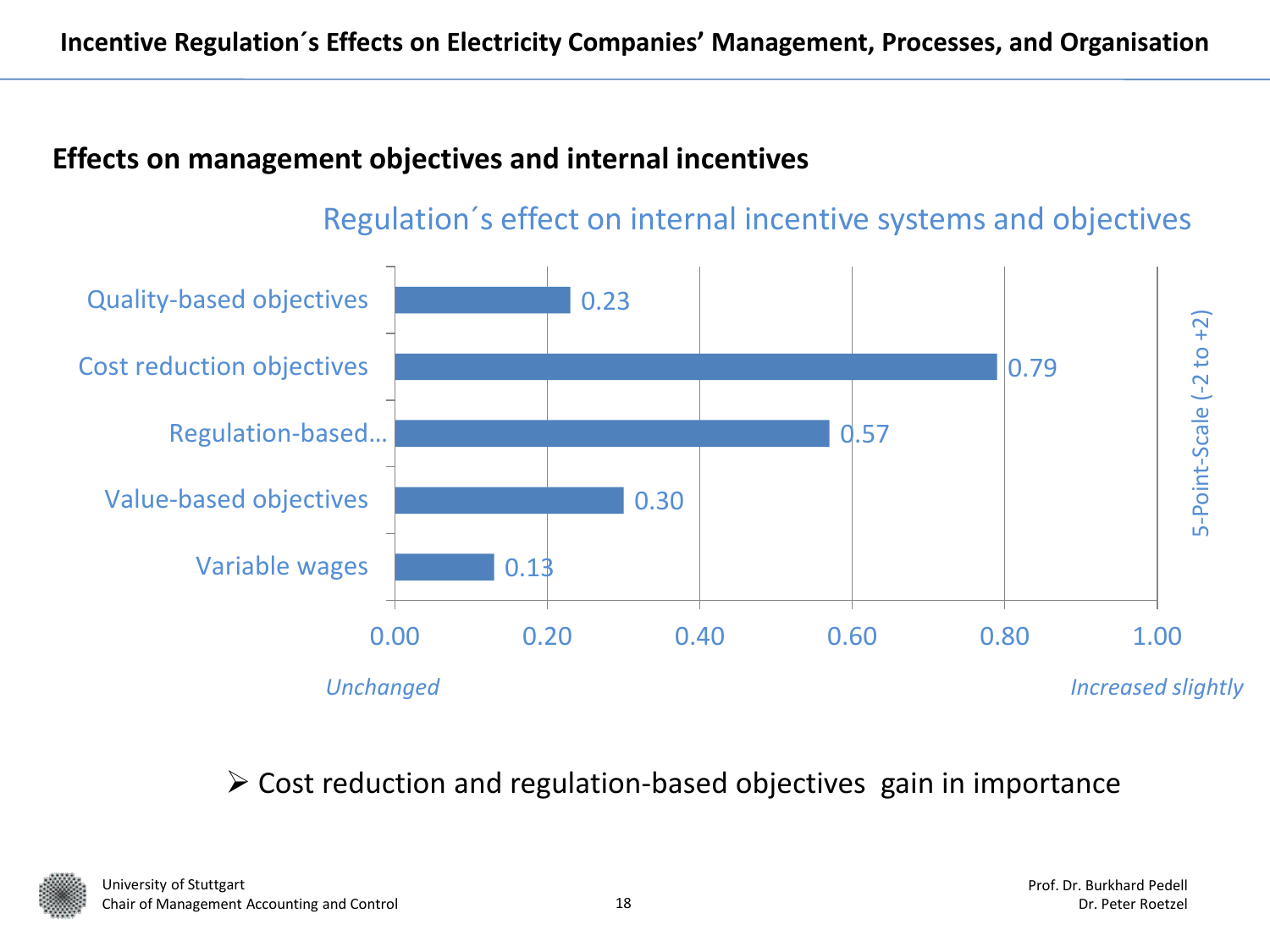#### **Conclusions**

We observed

• That the majority of the electricity company is affected by in-Company change caused by incentive regulation;

• That uncertainty caused by regulation increases and leads to significant changes in the ESCs´ investment behaviour;

• Business areas such as management accounting, budgeting, operations, IT, and risk management are distinctly affected by regulation;

• Reporting increased - particularly in financial ratios - and affects regional and local ESCs stronger than the Holding ESCs;

• Regulation's effect on the internal incentive system is quite moderate and focuses on cost reduction objectives.